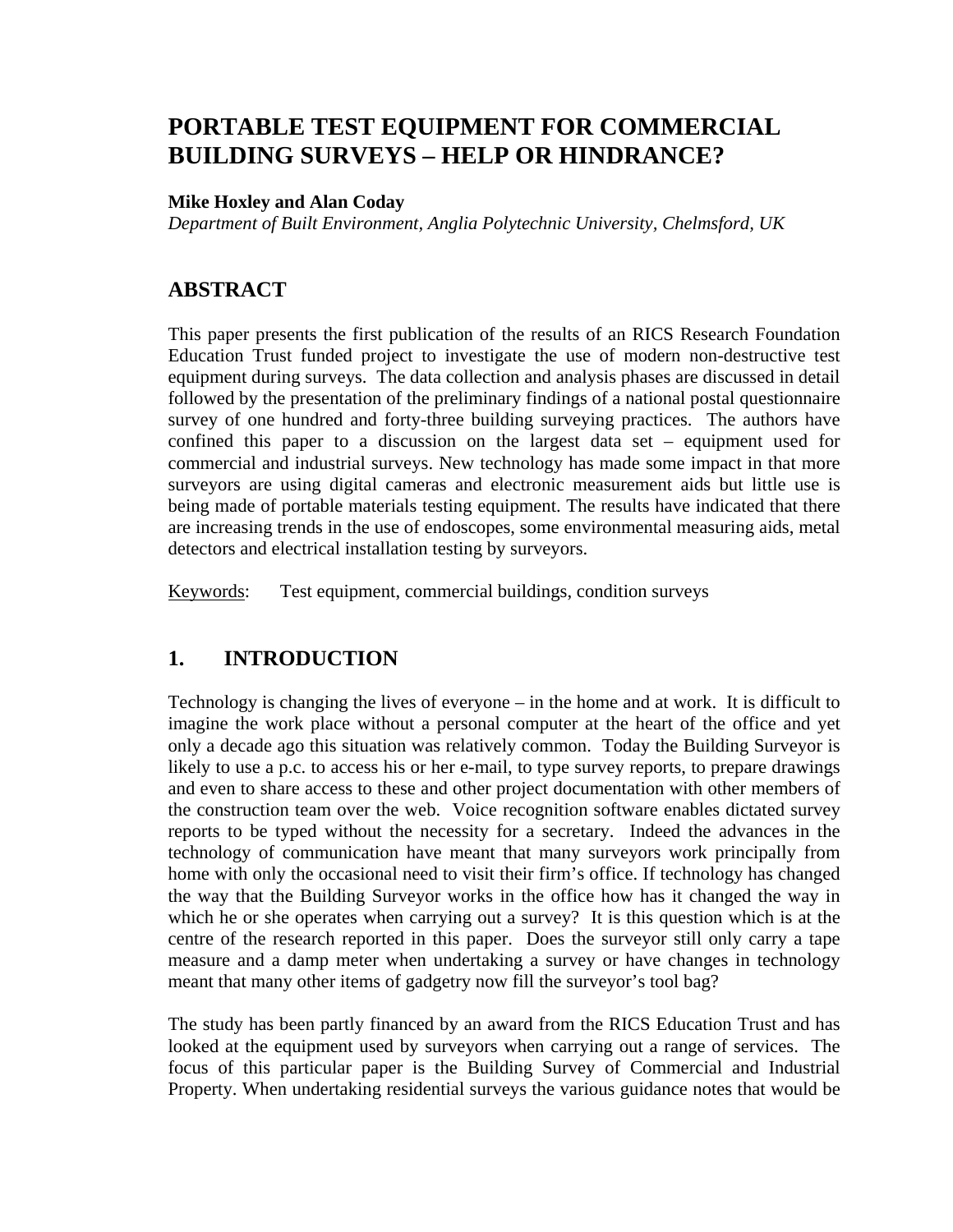referred to by a court of law should there be any suspicion of negligence are very explicit about what should be used (RICS, 1996 and SAVA, 2000). For commercial and industrial properties however the guidance note is remarkably silent, stating only:

*No list of equipment can be exhaustive nor can there be any suggestion that failure to carry items contained in a list of equipment may indicate a failure to carry out a survey adequately. It is also important to realise that the type of survey being undertaken will have a marked effect on the equipment likely to be required. The surveyor will make his decision based on the property being inspected and his instructions.* 

(RICS, 1998)

So what equipment is being used by building surveyors when undertaking this service? Have advances in technology led to a greater range and variety of equipment being used? The main research questions of this study insofar as they related to commercial and industrial surveys are concerned were:

- whether or not innovations in microelectronics and portable test equipment have made an impact into surveyors' practice; and
- whether surveyors are aware of, and making the most of, modern equipment;

This being a large scale quantitative study an early decision was made to collect data by postal questionnaire.

# **2. QUESTIONNAIRE DEVELOPMENT**

The selection process, providing a concise range of equipment included in the questionnaire (for a copy please contact the authors) assumed that all professional surveyors have access to basic equipment as described in the RICS 'Guidance Notes for Domestic Surveys' (RICS, 1996). The questionnaire does not, therefore, ask about the specific details of, for example, ladders or basic hand tools. The authors assume, for example, that all those briefed and authorised to assess material integrity will have access to an integrity 'prodder' such as an awl or screwdriver. The questionnaire is based on the premise that all surveyors, through their education and training, have an awareness and respect for the recommended equipment. The investigation does not aim to quantify potential incompetence or negligence that may exist in any profession. The quest, however, is to determine whether the territory of the technical specialist and the building surveyor have come closer together with the advent and rapid development of affordable, portable technology.

#### **2.1 Technical objectives of the questionnaire**

With the specific aim of determining the level of sophistication beyond the recommended equipment levels described above, the technical objectives of the study are:

- To assess the extent and detail of common practice;
- To provide an illustration of 'what is potentially out there';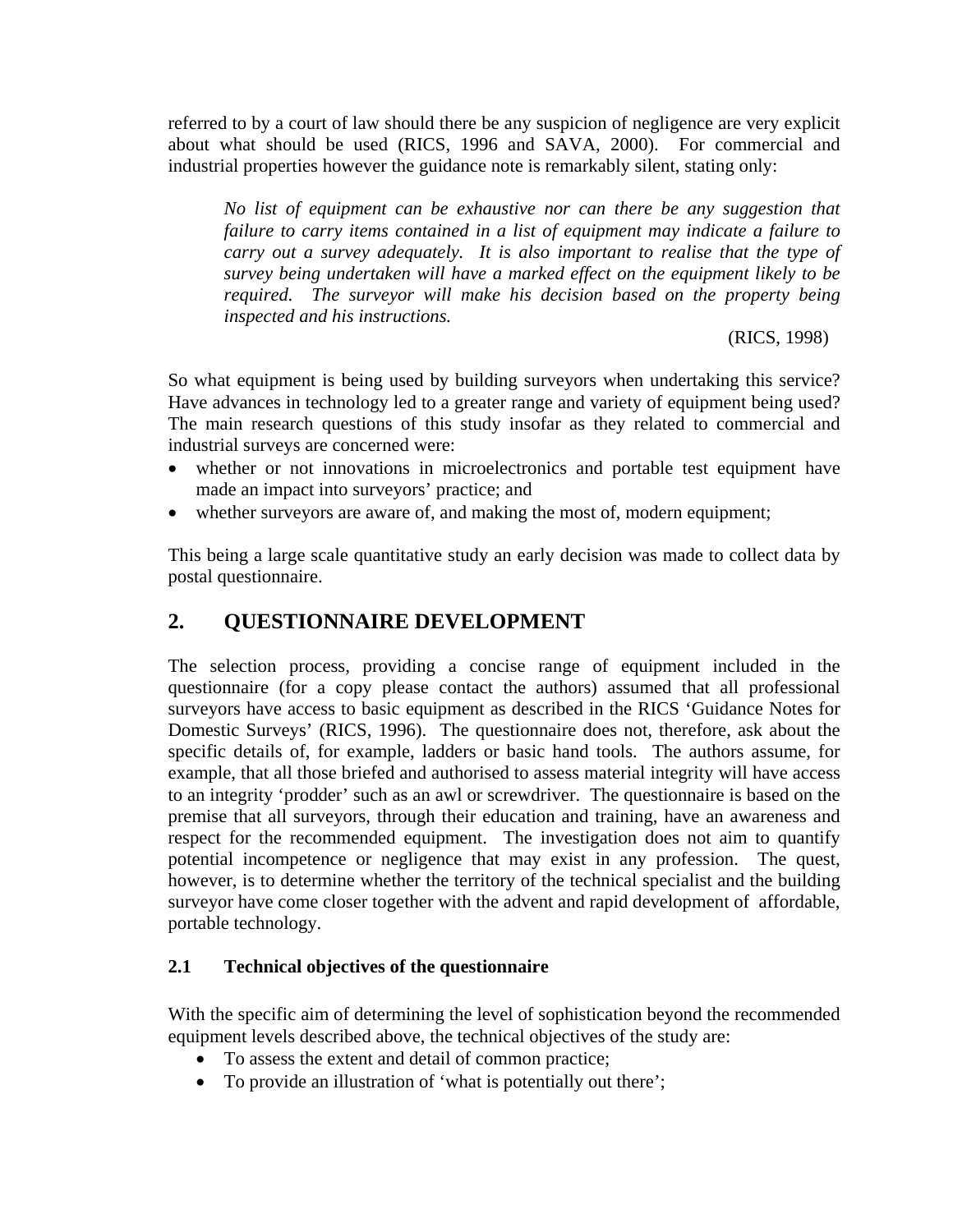- To learn whether surveyors are leading, lagging, loathing or living without the latest technology;
- To provide a forum for those that lead to demonstrate their technical achievements to demonstrate their competence (albeit anonymously).

#### **2.2 Determining the extent and detail of common practice:**

A technical specialist might be expected to have an awareness of, and be able to gain access to, all manner of test apparatus. Such specialist apparatus may be non-destructive or may require sample extraction and may be considered party or wholly destructive. The British Institute for Non-destructive Testing provides a platform for advanced and diverse levels of diagnosis and further information can initially be gained from their website (that provides an A-Z of NDT products and suppliers) at [www.bindt.org,](http://www.bindt.org/) Other sources of information include the Institute of Materials at [www.instmat.org.uk;](http://www.instmat.org.uk/) international resources include [www.ndt.org](http://www.ndt.org/) and [www.ndt.net](http://www.ndt.net/). It would be unreasonable to expect every surveyor to spend time gathering quantitative data in the general course of making qualitative judgements. Indeed, it is reasonable to expect most surveyors to recognise the need to refer specialist activities to specialists. The questionnaire is structured to examine whether technical innovations have allowed surveyors to carry out their own initial investigations before referring work to specialists. Referral to others has its place… but is self help (self diagnosis) now possible where once it was essential to 'call in an expert'?

#### **2.3 Providing an illustration of currently available test equipment**

The equipment included in the questionnaire was compiled after trawling in-house awareness of surveying and material science and testing, a review of currently available texts and guidance notes on Building Surveying practice, assessment of the relevance of specialised non destructive test procedures and a brief survey of technical trade literature. Without prompting for specific trademarks, the questionnaire aims to discover the extent to which a concise range of equipment is in common use.

#### **2.4 To determine whether surveyors are leading or lagging**

During the pilot interviews and as a result of the pilot questionnaires it became apparent that there is a wide divergence in attitudes towards portable test equipment. Some surveyors' practices had no involvement with any form of technical equipment whilst others were working very closely with leading specialists in portable test equipment. Whilst some surveyors were proud of their technical knowledge and used innovative equipment as part of their promotion material, another identifiable group of surveyors were keen to acknowledge the role of specialists but had no intention of producing quantitative analysis themselves. Part of the function of the investigation is to quantify the proportion of surveyors using modern innovations to improve their technical accountability. In the broadest sense, the questionnaire provides a forum for surveyors to demonstrate their expertise in portable testing.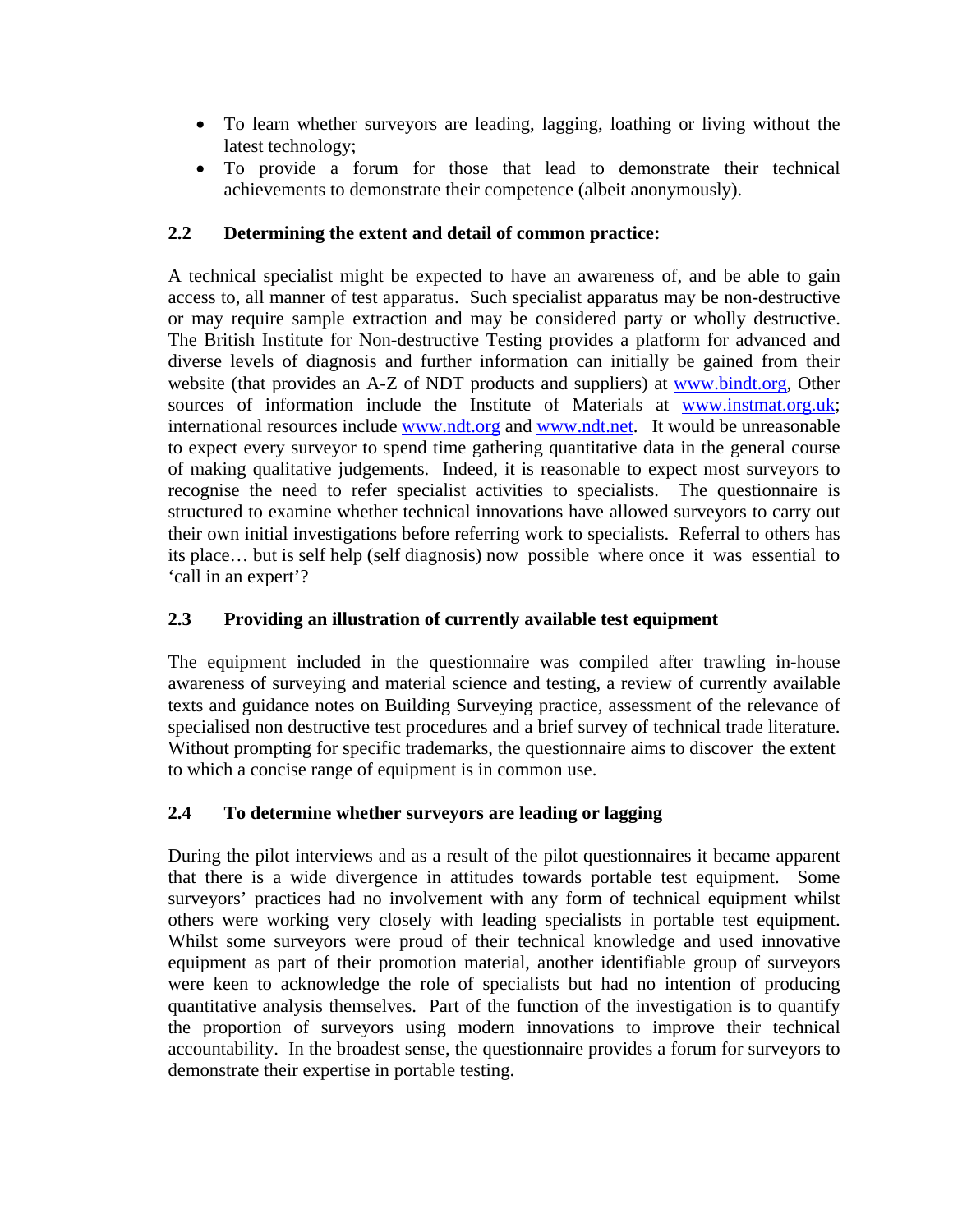#### **2.5 Compilation of the questionnaire**

Construction of the questionnaire went through a 4-stage process:

- Listing test apparatus used at a range of consultancy centres and test houses known to the authors;
- Editing and expanding the list to encompass material specific test apparatus in addition to general surveying aids;
- Telephone interviews with general practice and building surveyors to test and modify the appropriate content of the questionnaire;
- Pilot study to precisely target the appropriate audience, to examine the predicted response rate and fine tune the questionnaire content.

The final version of the questionnaire was judged to be comprehensive but not overwhelming, to contain areas general and specific technical content, to be illustrative and technically provocative.

# **3. DATA COLLECTION AND ANALYSIS**

A sample frame of building surveyors was compiled from data supplied by the RICS. The RICS database manager filtered the 13701 RICS database entries: firstly by Building Surveying Division (leaving 2170 entries) then by Building Surveying as a speciality leaving 580 entries. Five hundred questionnaires together with a stamped addressed envelope were posted with an individually addressed covering letter in May 2001. For ethical reasons (and to encourage a response) the questionnaire survey was completely anonymous. Respondents were however encouraged to provide their e-mail address if they required a copy of the final report and several surveyors did so.

One hundred and forty three useable questionnaires were returned representing a response rate of 28.6% which is at the lower end of typical response rates for postal questionnaires (Weisberg & Bowen, 1977, p58). The most likely explanations for the slightly disappointing response rate are that the questionnaire was fairly long (four pages of A4) and required careful completion since it was designed to be optically read. This was the authors' first experience with using an optically mark read questionnaire and although the design and analysis framework stages of the study were quite long winded the data entry stage was greatly simplified. The data analysis carried out for the paper represents a first attempt at making sense of the data and details of the full analysis will be published in the final RICS Research Report.

## **4. RESULTS**

The sizes of the respondent firms as measured by the number of partners or directors are illustrated in Figure 1 below. This distribution, having very many small firms and very few large firms, is typical of building surveying practices as evidenced by other studies of such firms (e.g. Hoxley, 1994, p9).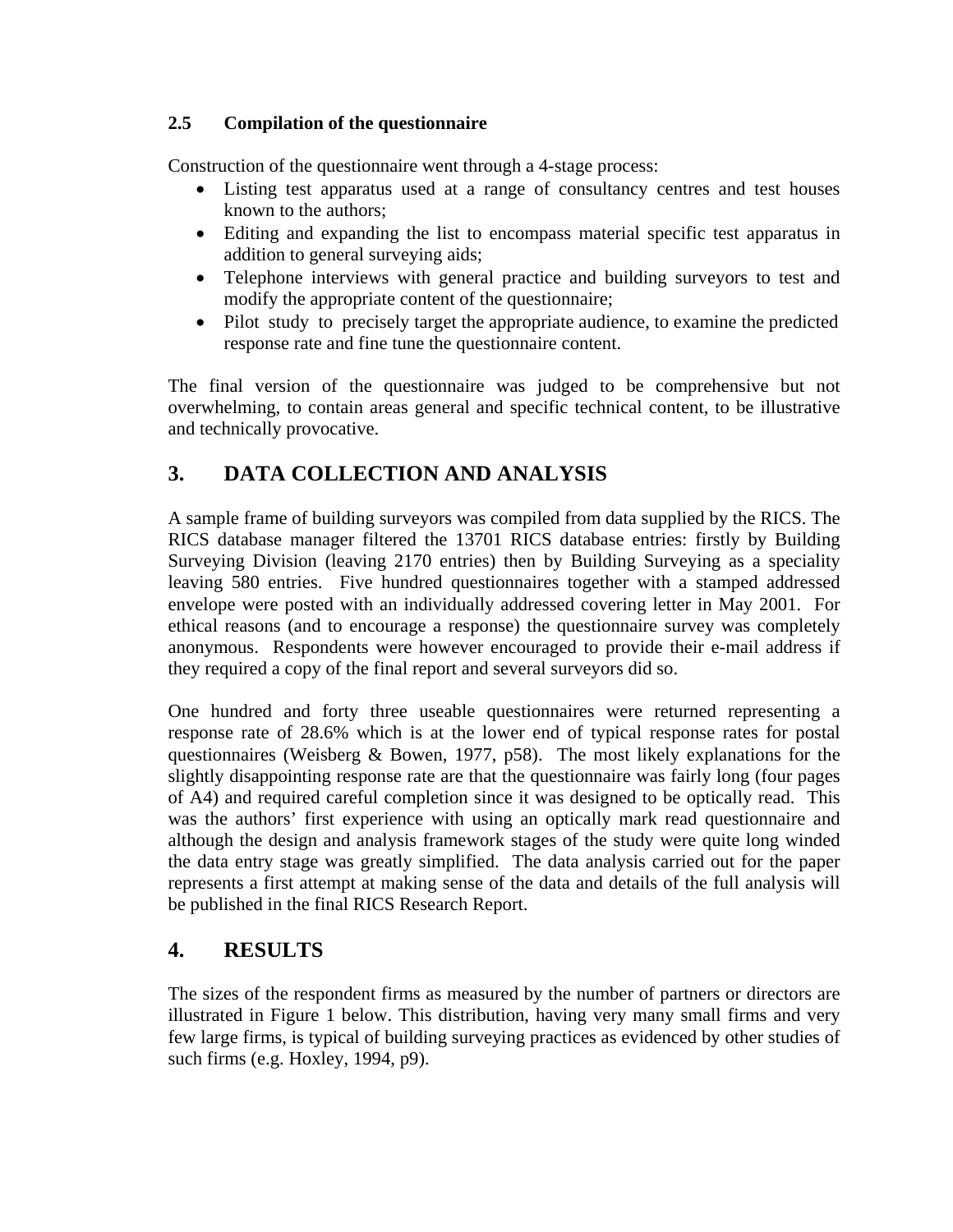

Number of Partners





**Figure 2 : Services Promoted**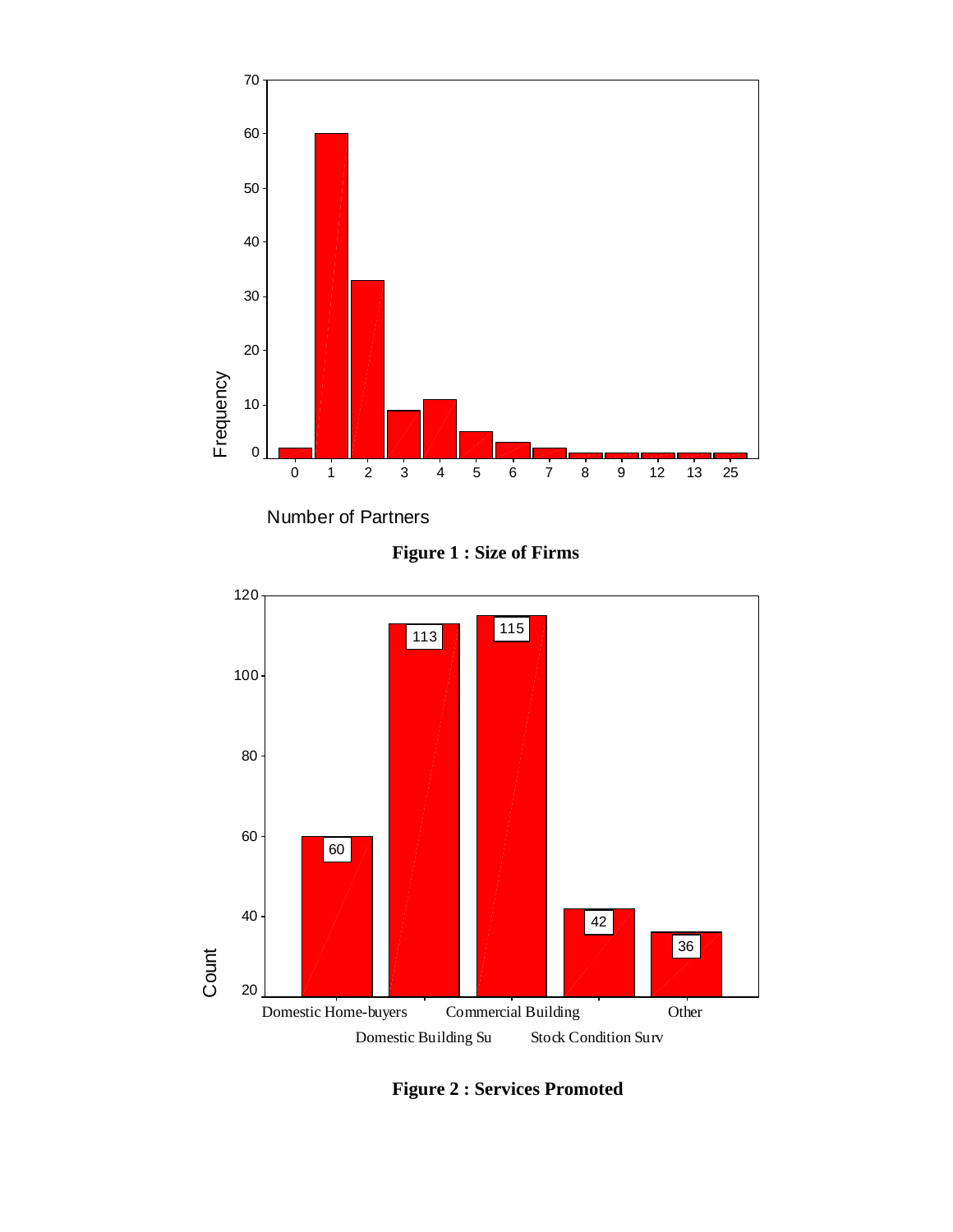The services promoted by the 143 practices is illustrated in Figure 2 and it will be seen that the largest service promoted is "commercial building surveys" followed by "domestic building surveys". The results presented below are for the 115 cases where firms promoted commercial surveys.

The data collected for this part of the study are summarised in Appendix A. As will be seen there are few surprises. In the recording/viewing section twenty-seven surveyors (23%) said that they generally or occasionally use an endoscope. This is quite a high percentage for a fairly specialist item of equipment. Seventy-three (63%) make use of a digital camera and 77% use a dictaphone. In view of relevant case law precedents (see for example Watts and Another v Ralph Morrow, 1990) it is assumed that the dictaphone is used for note taking and not site dictation of the report. Although the surveyor still carries a tape measure, as will be seen from the "linear measurement" section, a wide range of other measurement aids are also used including an electronic measure (48%).

In the environmental section we see that 22% use a thermometer while 18% use a hygrometer. As is to be expected moisture meters of various types are the most used aid in this section. Limited use is made of metal detectors - twenty-two surveyors (19%) use some form of detector. A total of 28 (24%) of the sample use an item of electrical testing equipment. Certainly in the field of domestic inspections there is an increasing trend for the surveyor to carry out some form of rudimentary electrical test (in the United States it is common for the Home Inspector to test mechanical and electrical services). On the other hand many commentators believe that any test of the electrical installation can only be carried out by a qualified electrician and that plug testers "…… are probably more misleading than helpful" (Parnham and Rispin, 2001, p262). These results may however indicate the start of surveyors taking greater responsibility for inspection and testing of the electrical installations of commercial buildings. Smaller numbers of surveyors are prepared to carry out their own drain tests although apparently there is one surveyor out there who carries out his or her own CCTV inspections!

Although 22 surveyors (19%) use an integrity awl for testing timber it was with the results of the materials testing section that the authors were most disappointed. Very small numbers are using any equipment to test concrete and mortar and none of the sample use anything to test metals, plastics or brick and stone. Two surveyors use a leak detector for flat roofs.

# **5. CONCLUSIONS AND RECOMMENDATIONS**

One hundred and fifteen of the 143 surveyors responding to this UK wide questionnaire survey carry out commercial building surveys. New technology has made some impact in that more surveyors are using digital cameras and electronic measurement aids but little use is being made of portable materials testing equipment. This may be (as one respondent indicated on his or her questionnaire) because in most cases surveys (even of commercial and industrial buildings) are carried out of other peoples' buildings and any procedure which involves even the slightest damage would be resisted by owners. The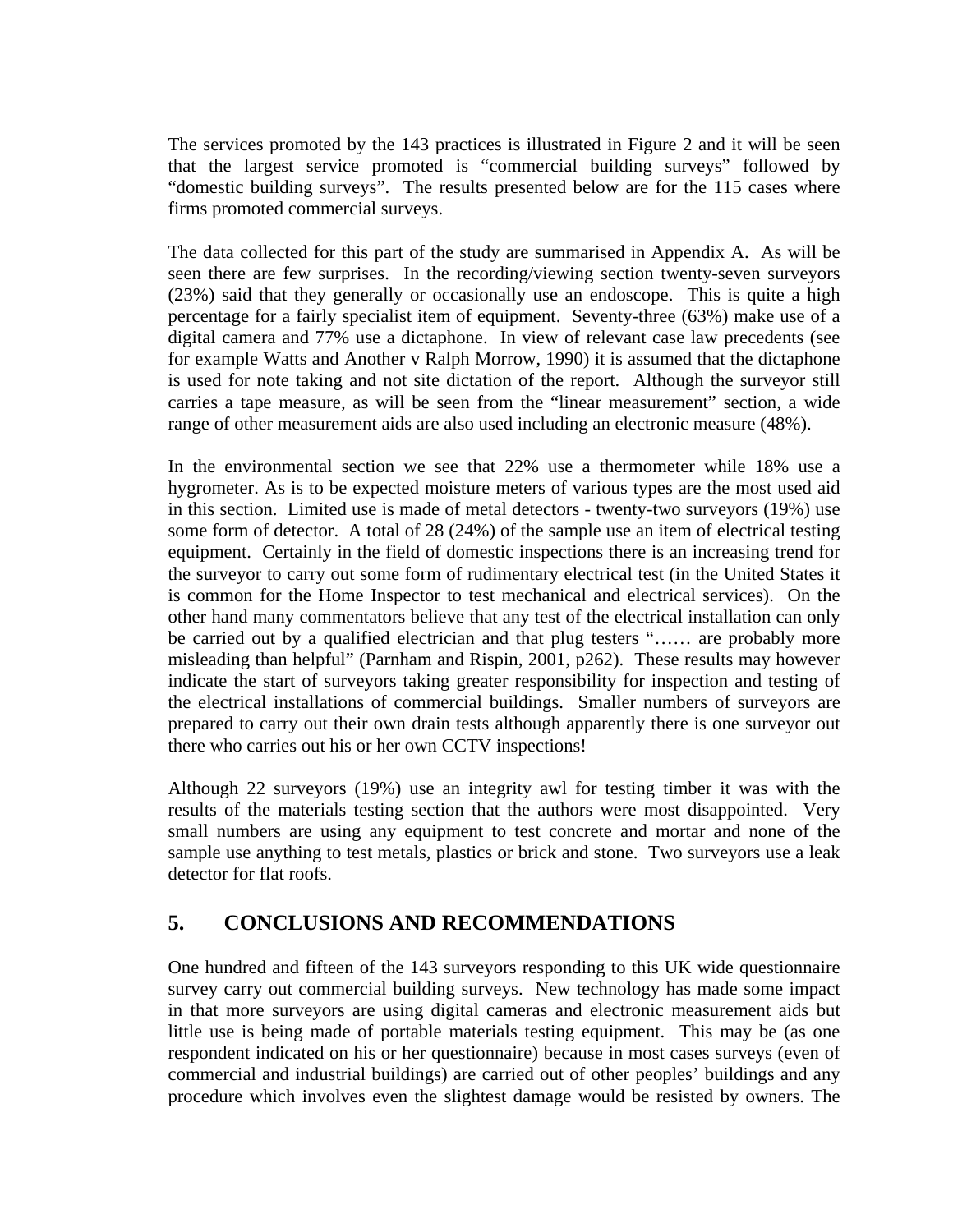results have indicated that there are increasing trends in the use of endoscopes, some environmental measuring aids, metal detectors and electrical installation testing by surveyors. The authors recommend that this study be repeated in five years time and if the trends identified by this survey continue there may be a case for updating the advice given to surveyors in the RICS guidance note. The results of the analysis of the study data for commercial building surveys suggest that by and large surveyors of such buildings are preferring to rely on what they have relied on for centuries – their senses and in particular their eyesight!

### **6. ACKNOWLEDGEMENTS**

The authors gratefully acknowledge the funding providing by the RICS Education Trust to Dr Alan Coday which has made this study possible. Thanks are also due to our APU colleagues Ian Frame (for assistance in developing the questionnaire) and Sheila Birch for her considerable data entry and analysis assistance.

## **7. REFERENCES**

- **Hoxley, M., 1994,** "Assessment of Building Surveying Service Quality : Process or Outcome?", *RICS Research Series Paper,* Vol. 1, No. 8.
- **Parnham, P. and Rispin, C., 2001,** *Residential Property Appraisal,* Spon Press, London.
- **RICS, 1996,** *A Guidance Note for Surveyors: Building Surveys of Residential Property,* The Royal Institution of Chartered Surveyors, London.
- **RICS, 1998,** *Building Surveys and Inspections of Commercial and Industrial Property: A Guidance Note for Surveyors,* RICS Business Services Limited, London.
- **SAVA, 2000,** *Benchmark Standards for the Homebuyer Survey and Valuation,* Surveyors and Valuers Accreditation, Woking Surrey.
- **Weisberg, H.F. and Bowen, B.D., 1977**, *An Introduction to Survey Research and Data Analysis*, W.H. Freeman and Co., San Francisco, USA.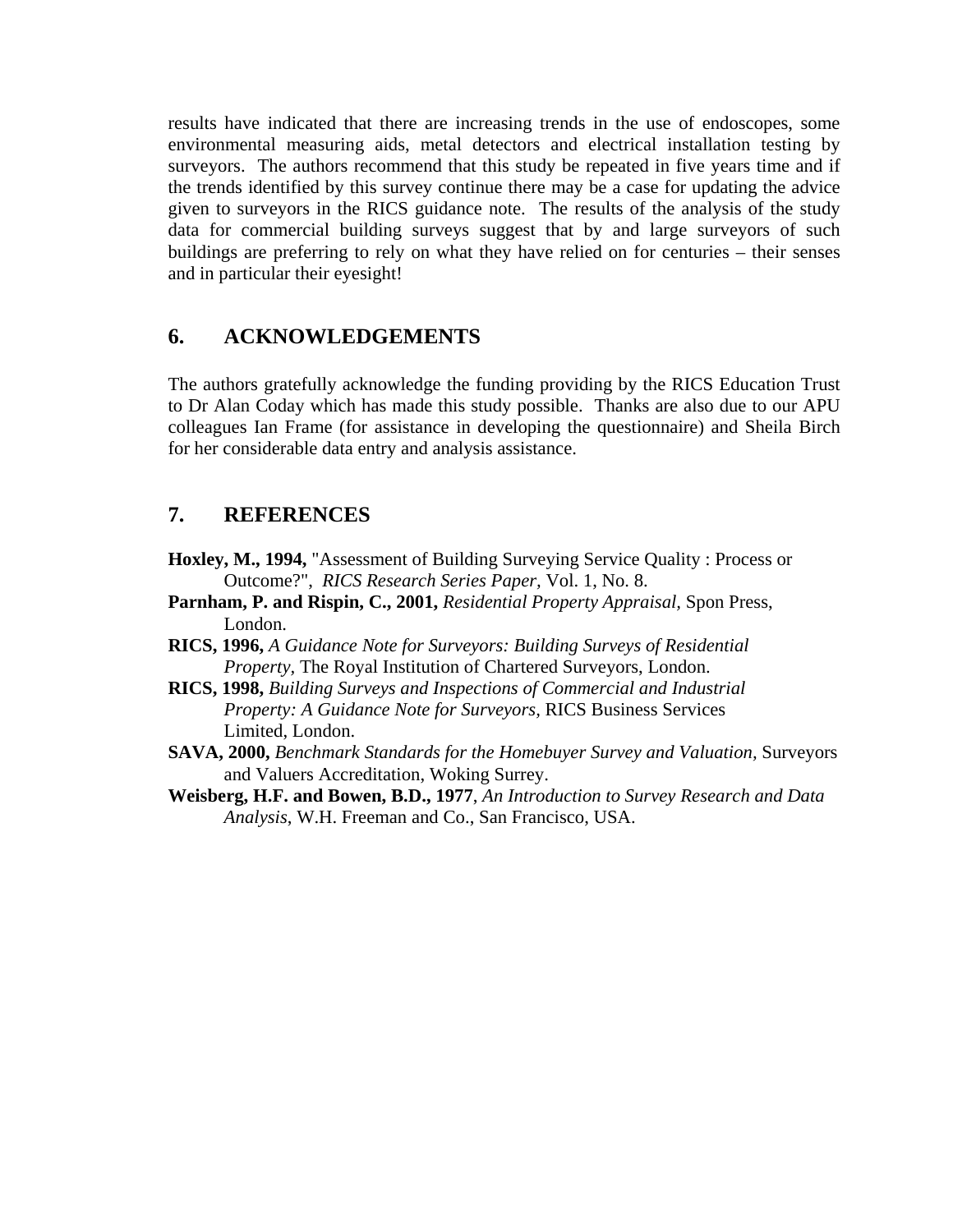# **APPENDIX A : Summary of Data Analysis**

# **Multiple Response**

| Group \$Q2AC3 Recording/viewing - Commercial |                 |              |
|----------------------------------------------|-----------------|--------------|
| $(Value tabulated = 1)$                      |                 |              |
| Dichotomy label                              | Name            | Count        |
|                                              |                 |              |
| Digital camera                               | Q2AR02C3        | 73           |
| Video camera                                 | Q2AR03C3        | 21           |
| 35mm camera                                  | Q2AR04C3        | 90           |
| Endoscope                                    | Q2AR05C3        | 27           |
| Hand lens                                    | 02AR06C3        | 22           |
| Binoculars                                   | 02AR07C3        | 108          |
| Inspection Mirror                            | 02AR08C3        | 64           |
| Compass                                      | Q2AR09C3        | 59           |
| Battery Torch                                | Q2AR10C3        | 110          |
| Electric survey lighting                     | Q2AR11C3        | 20           |
| Dictaphone                                   | 02AR12C3        | 77           |
| Microscope                                   | Q2AR13C3        | $\mathbf{1}$ |
| Image analysis software                      | O2AR14C3        | $\mathbf{1}$ |
| Other viewing-recording aids                 | 02AR15C3        | 2            |
| Portable pc with checklist                   | Q2AR16C3        | 10           |
| Portable pc with proprietary software        | Q2AR17C3        | 2            |
|                                              |                 |              |
|                                              | Total responses | 687          |
|                                              |                 |              |
| 3 missing cases; 112 valid cases             |                 |              |
|                                              |                 |              |

| Group \$Q2BC3 Linear - Commercial<br>$(Value tabulated = 1)$ |                 |       |
|--------------------------------------------------------------|-----------------|-------|
| Dichotomy label                                              | Name            | Count |
| Steel tape                                                   | Q2BR01C3        | 80    |
| Fabric tape                                                  | Q2BR02C3        | 91    |
| Electronic measure                                           | Q2BR03C3        | 55    |
| Tread-wheel                                                  | Q2BR04C3        | -6    |
| Crack Width Measurer                                         | Q2BR05C3        | 51    |
| Movement measurement                                         | 02BR06C3        | 43    |
| Other measuring aids                                         | Q2BR07C3        | 12.   |
| Leve l                                                       | Q2BR08C3        | 57    |
| Other alignment aids                                         | Q2BR09C3        | 48    |
|                                                              |                 |       |
|                                                              | Total responses | 443   |

5 missing cases; 110 valid cases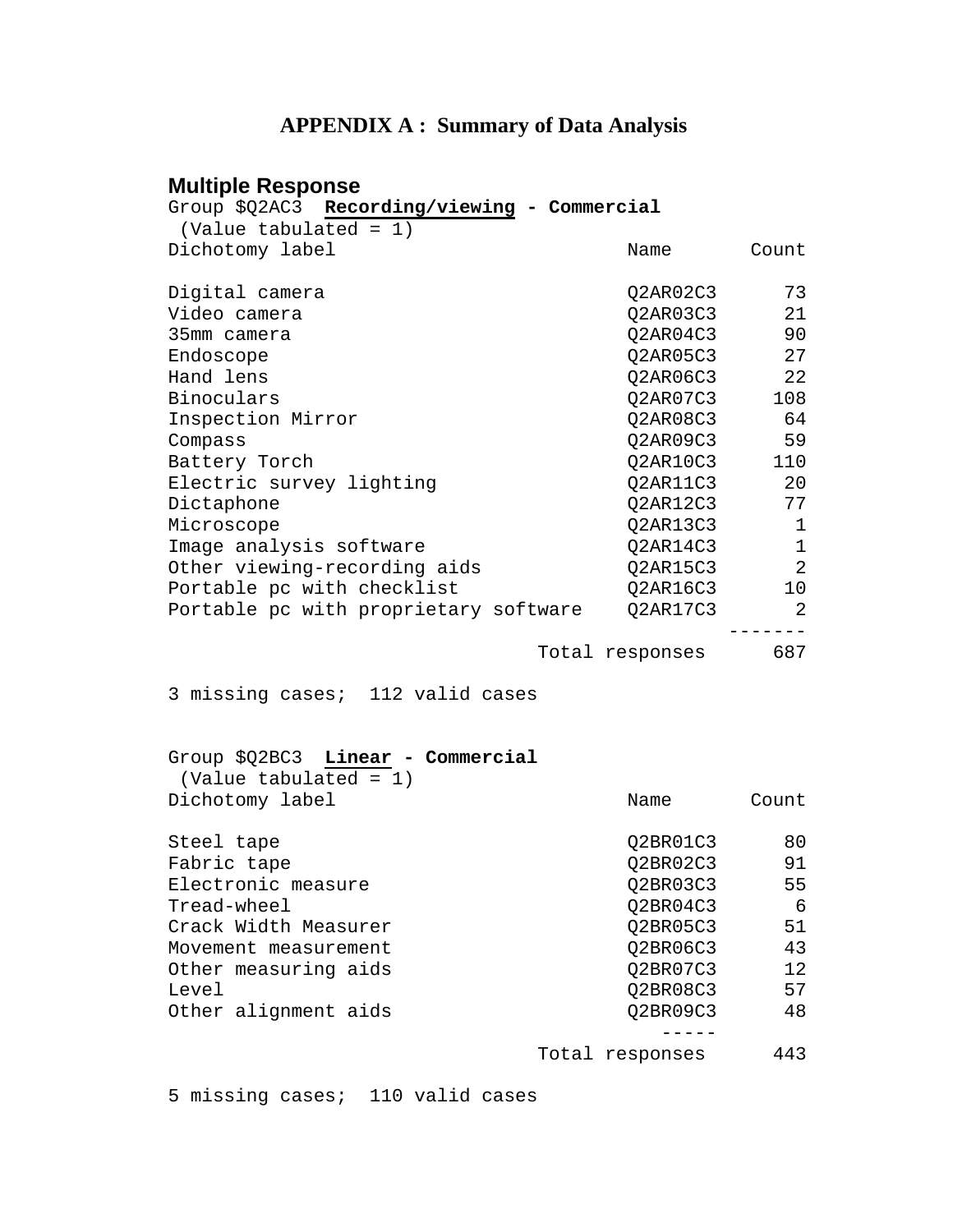| Group \$Q2CC3 Environmental - Commercial<br>$(Value tabulated = 1)$       |  |                      |                 |  |
|---------------------------------------------------------------------------|--|----------------------|-----------------|--|
| Dichotomy label                                                           |  | Name                 | Count           |  |
| Thermometer                                                               |  | Q2CR01C3             | 25              |  |
| Hygrometer                                                                |  | Q2CR02C3             | 21              |  |
| Anemometer                                                                |  | Q2CR03C3             | 1               |  |
| Light meter                                                               |  | Q2CR06C3             | $\overline{4}$  |  |
| Noise meter                                                               |  | Q2CR07C3             | -2              |  |
| Pin probe moisture meter                                                  |  | Q2CR09C3             | 100             |  |
| Surface moisture meter<br>Other moisture meter                            |  | Q2CR10C3<br>Q2CR11C3 | 46<br>7         |  |
|                                                                           |  |                      |                 |  |
|                                                                           |  | Total responses 206  |                 |  |
| 5 missing cases; 110 valid cases                                          |  |                      |                 |  |
| Group \$Q2DC3 Material detectors - Commercial                             |  |                      |                 |  |
| (Value tabulated = $1$ )                                                  |  |                      |                 |  |
| Dichotomy label                                                           |  | Name                 | Count           |  |
| 'Studmaster'                                                              |  | Q2DR01C3             | - 9             |  |
| Metal detector                                                            |  | Q2DR02C3             | 17              |  |
|                                                                           |  |                      |                 |  |
| 93 missing cases; 22 valid cases                                          |  | Total responses      | 26              |  |
|                                                                           |  |                      |                 |  |
|                                                                           |  |                      |                 |  |
| Group \$Q2EC3 Electrical testing - Commercial<br>(Value tabulated = $1$ ) |  |                      |                 |  |
| Dichotomy label                                                           |  | Name                 | Count           |  |
|                                                                           |  |                      |                 |  |
| Earth meter                                                               |  | Q2ER01C3             | 12 <sup>°</sup> |  |
| Mains tester                                                              |  | Q2ER02C3             | 16              |  |
| Other detector                                                            |  | Q2ER03C3             | 5               |  |
|                                                                           |  |                      |                 |  |
|                                                                           |  | Total responses      | 33              |  |
| 88 missing cases; 27 valid cases                                          |  |                      |                 |  |
|                                                                           |  |                      |                 |  |
| Group \$Q2FC3 Services testing - Commercial                               |  |                      |                 |  |
| $(Value tabulated = 1)$                                                   |  |                      |                 |  |
| Dichotomy label                                                           |  | Name                 | Count           |  |
| <b>CCTV</b>                                                               |  | Q2FR01C3             | ı,              |  |
| Smoke bomb                                                                |  | Q2FR02C3             | 2               |  |
| Fluid dye                                                                 |  | Q2FR03C3             | 8               |  |
| Bung/balloon stopper                                                      |  | Q2FR04C3             | 10              |  |
|                                                                           |  |                      |                 |  |
| 98 missing cases; 17 valid cases                                          |  | Total responses      | 21              |  |
|                                                                           |  |                      |                 |  |